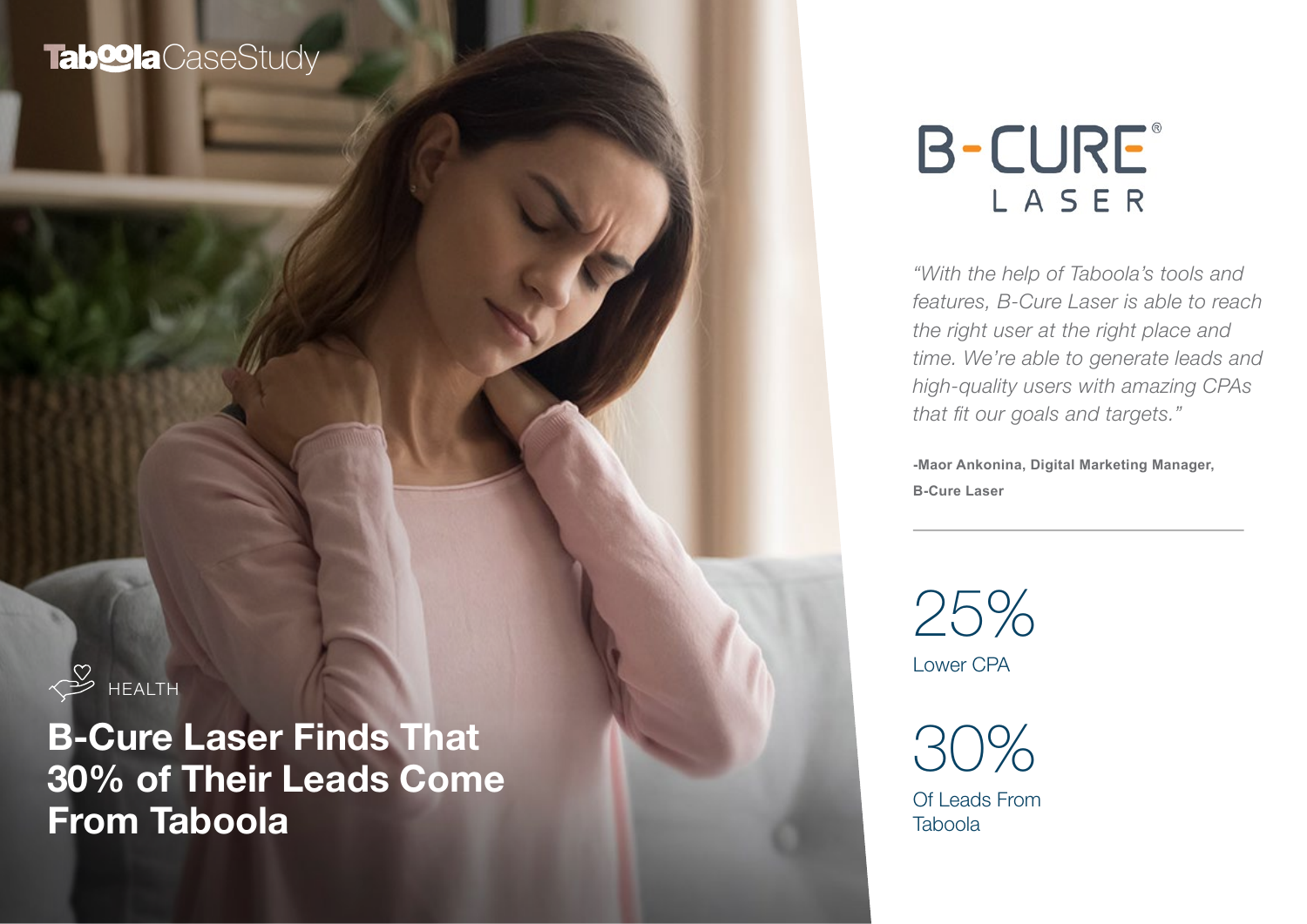## Tab**<sup>o</sup>la**CaseStudy



מעניין אותך להשקיע בנדל"ן מניב בחו"ל? החל מ-\$25,000 בלבד ויש לך הזדמנות ...

בגד ים שלם בהדפס פרחים עם חגורה Terminal X . as 166.60



#### **COMPANY**

**B-Cure Laser** is a medical equipment company that develops, produces, and promotes pain relief products.

#### CHALLENGE

**B-Cure Laser** wanted to advertise their product in the most premium locations on the open web and generate leads at a lower CPA (cost per acquisition of a lead).

#### **SOLUTION**

Create video, landing pages, and creatives for sponsored content ads with **Taboola** and direct traffic to thoughtfully-created articles.

#### **RESULTS**

**B-Cure Laser** saw a 25% lower CPA and found that 30% of their leads came from **Taboola**.

With Taboola, B-Cure Laser Was Able to Lower Their CPA by 25%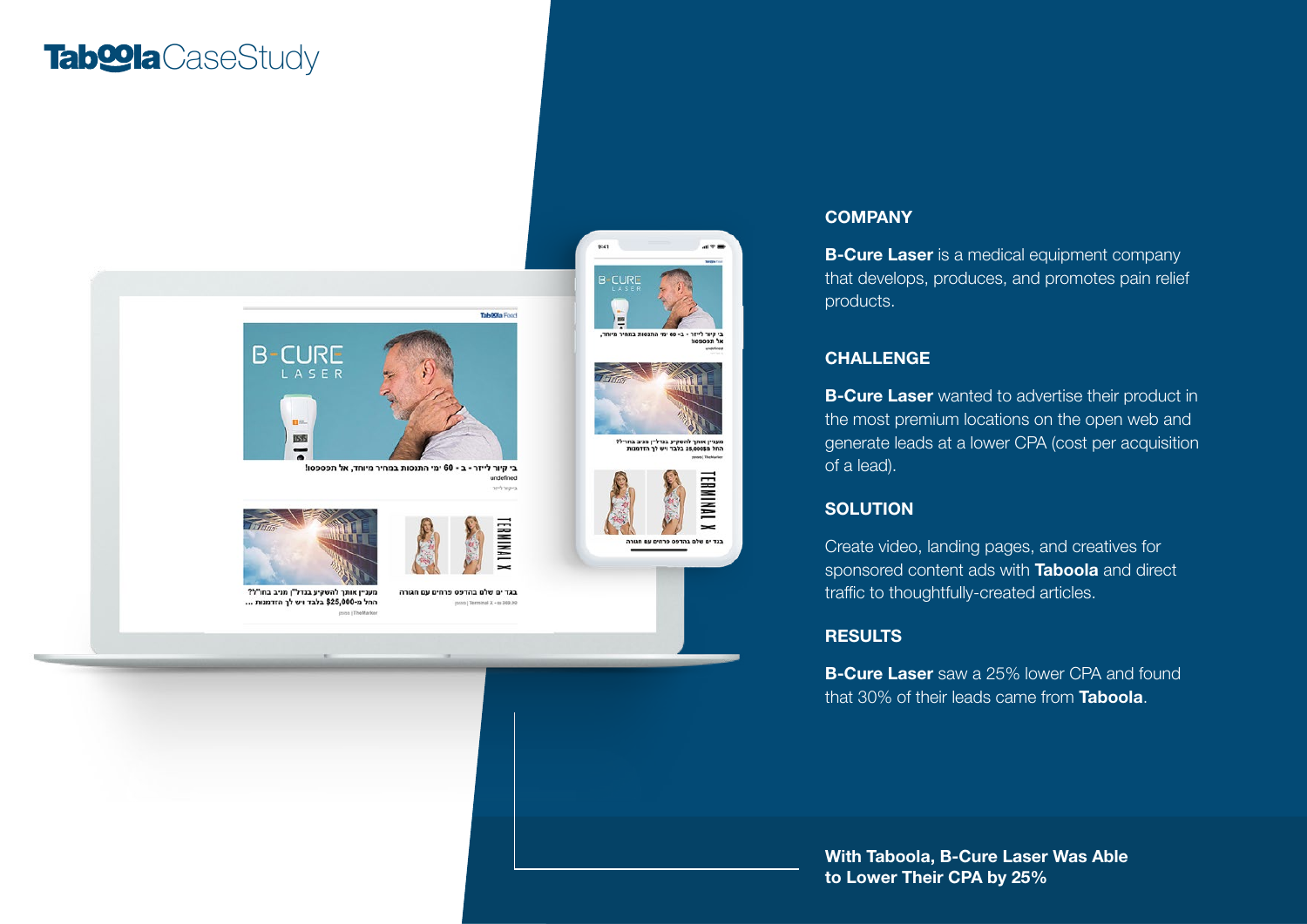# **Tab@la**CaseStudy

### **Introduction**

**B-Cure Laser** is a medical equipment company that develops, produces, and promotes pain relief products. Each model of their laser devices brings with it its own unique set of benefits for users.

In order to generate high quality leads in a scalable, cost-effective way across premium publisher sites, **B-Cure Laser** turned to Taboola. With Taboola sponsored content, **B-Cure Laser** was able to successfully drive high-quality leads at a lower CPA and find that Taboola was having a real impact on their bottom line.